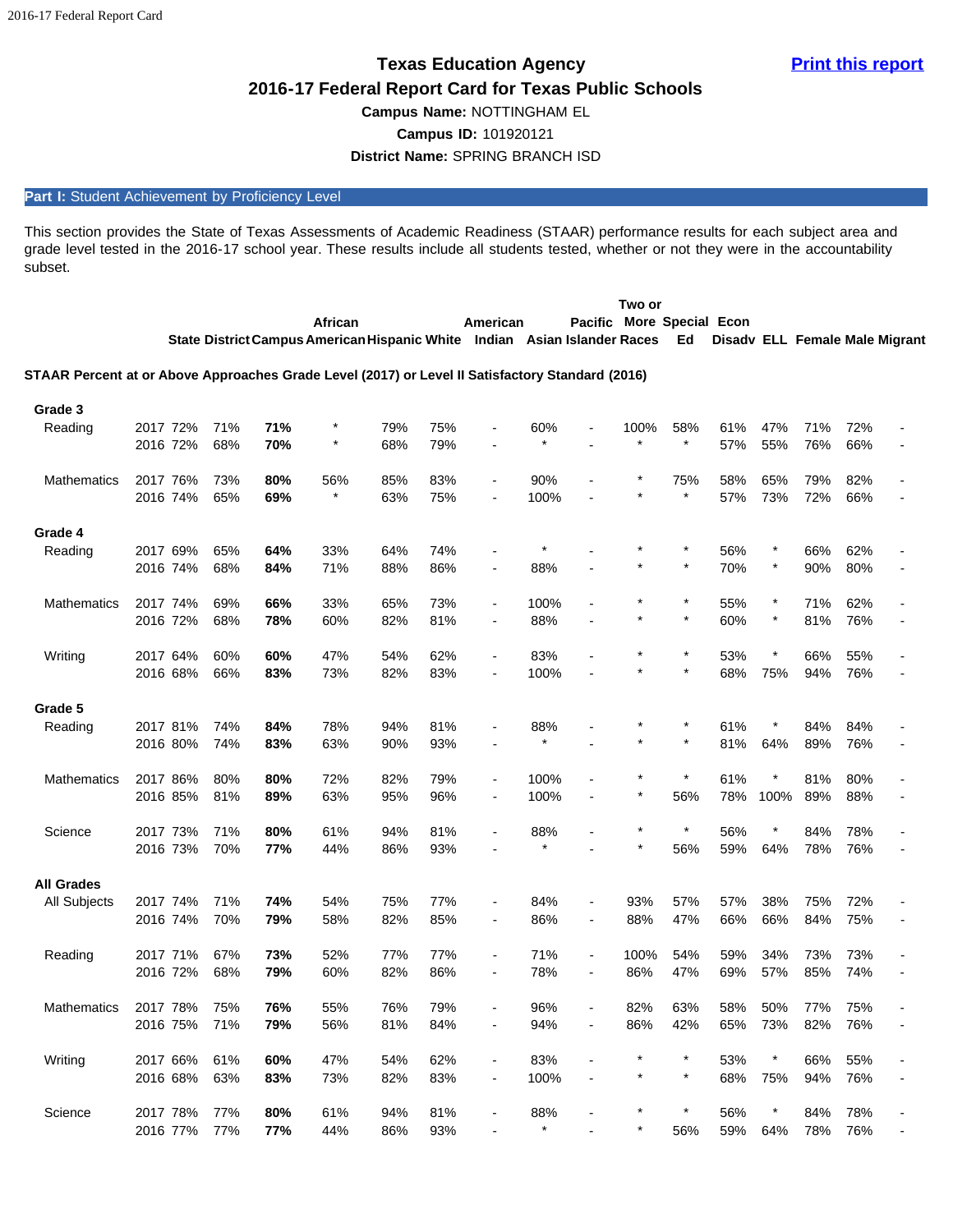## **STAAR Percent at Meets Grade Level (2017) or Final Level II Standard (2016)**

| <b>All Grades</b>  |             |     |     |     |     |     |                |         |                          |         |         |     |         |     |     |                          |
|--------------------|-------------|-----|-----|-----|-----|-----|----------------|---------|--------------------------|---------|---------|-----|---------|-----|-----|--------------------------|
| All Subjects       | 44%<br>2017 | 45% | 52% | 22% | 51% | 59% | $\blacksquare$ | 74%     | ۰.                       | 54%     | 50%     | 32% | 25%     | 55% | 49% |                          |
|                    | 2016 42%    | 43% | 51% | 29% | 48% | 62% | $\blacksquare$ | 57%     |                          | 50%     | 43%     | 33% | 39%     | 55% | 48% |                          |
| Reading            | 2017 43%    | 43% | 53% | 29% | 52% | 61% | $\blacksquare$ | 63%     | $\overline{\phantom{0}}$ | 64%     | 50%     | 35% | 21%     | 59% | 48% |                          |
|                    | 2016 42%    | 42% | 56% | 33% | 63% | 66% | $\blacksquare$ | 44%     | $\overline{\phantom{0}}$ | 43%     | 37%     | 42% | 37%     | 61% | 52% |                          |
| <b>Mathematics</b> | 2017<br>45% | 45% | 54% | 17% | 56% | 62% | $\blacksquare$ | 88%     |                          | 45%     | 54%     | 33% | 32%     | 56% | 53% |                          |
|                    | 2016 40%    | 40% | 52% | 29% | 42% | 63% | $\blacksquare$ | 72%     | $\overline{\phantom{0}}$ | 57%     | 42%     | 33% | 50%     | 54% | 50% |                          |
| Writing            | 36%<br>2017 | 35% | 30% | 0%  | 31% | 35% | $\blacksquare$ | 67%     | $\blacksquare$           | $\star$ | $\star$ | 23% | $\star$ | 34% | 26% | $\overline{\phantom{a}}$ |
|                    | 2016 39%    | 40% | 53% | 33% | 41% | 61% | $\blacksquare$ | 75%     | $\blacksquare$           | $\star$ | $\star$ | 24% | 25%     | 66% | 44% | $\overline{\phantom{a}}$ |
| Science            | 48%<br>2017 | 50% | 60% | 39% | 65% | 64% | ۰.             | 75%     | $\overline{\phantom{0}}$ | $\star$ | $\star$ | 28% | $\star$ | 55% | 63% |                          |
|                    | 2016 44%    | 48% | 32% | 19% | 29% | 46% |                | $\star$ |                          | $\star$ | 56%     | 15% | 27%     | 32% | 32% |                          |

## **STAAR Percent at Masters Grade Level (2017) or Level III Advanced (2016)**

| <b>All Grades</b>   |          |     |     |     |       |     |     |                          |         |                |         |         |     |         |     |     |                |
|---------------------|----------|-----|-----|-----|-------|-----|-----|--------------------------|---------|----------------|---------|---------|-----|---------|-----|-----|----------------|
| <b>All Subjects</b> | 2017     | 19% | 21% | 28% | 12%   | 18% | 37% | $\overline{\phantom{a}}$ | 45%     | $\blacksquare$ | 32%     | 32%     | 15% | 13%     | 29% | 27% |                |
|                     | 2016 17% |     | 20% | 29% | 9%    | 25% | 40% | $\blacksquare$           | 33%     | $\blacksquare$ | 31%     | 31%     | 14% | 22%     | 32% | 27% |                |
| Reading             | 2017 18% |     | 19% | 30% | 17%   | 18% | 38% | $\blacksquare$           | 46%     | $\blacksquare$ | 27%     | 29%     | 15% | 8%      | 32% | 28% |                |
|                     | 2016 16% |     | 19% | 35% | 10%   | 33% | 47% | $\overline{\phantom{a}}$ | 28%     | $\sim$         | 43%     | 32%     | 17% | 20%     | 42% | 29% | $\blacksquare$ |
| <b>Mathematics</b>  | 2017     | 21% | 23% | 31% | 12%   | 17% | 41% | $\overline{\phantom{a}}$ | 54%     | $\sim$         | 36%     | 29%     | 19% | 21%     | 32% | 31% |                |
|                     | 2016 17% |     | 19% | 29% | 12%   | 19% | 42% | $\blacksquare$           | 33%     | $\blacksquare$ | 14%     | 32%     | 15% | 23%     | 28% | 30% | $\blacksquare$ |
| Writing             | 2017 11% |     | 12% | 12% | $0\%$ | 12% | 15% | $\overline{\phantom{a}}$ | 17%     | $\blacksquare$ | $\star$ | $\star$ | 13% | $\star$ | 14% | 10% | $\blacksquare$ |
|                     | 2016 14% |     | 17% | 29% | 7%    | 29% | 31% | $\blacksquare$           | 50%     | $\blacksquare$ | $\star$ | $\star$ | 12% | 25%     | 38% | 22% | $\blacksquare$ |
| Science             | 2017     | 19% | 22% | 30% | 11%   | 29% | 36% | $\blacksquare$           | 38%     | $\blacksquare$ | $\star$ | $\star$ | 9%  | $\star$ | 26% | 33% | $\blacksquare$ |
|                     | 2016     | 15% | 20% | 14% | 0%    | 14% | 21% | $\overline{\phantom{a}}$ | $\star$ |                | $\star$ | 22%     | 4%  | 18%     | 14% | 15% | $\blacksquare$ |

## **STAAR Participation (All Grades)**

| All Tests          | 2017<br>2016 | 99%<br>99%   | 99%<br>99%   | 99%<br>99%   | 100%<br>98%  | 99%<br>100%     | 100%<br>100% | $\blacksquare$<br>$\blacksquare$ | 100%<br>100% | $\overline{\phantom{a}}$<br>$\sim$         | 93%<br>100%        | 100%<br>100%    | 99%<br>98%   | 100%<br>100% | 99%<br>99%   | 99%<br>100%  |                                            |
|--------------------|--------------|--------------|--------------|--------------|--------------|-----------------|--------------|----------------------------------|--------------|--------------------------------------------|--------------------|-----------------|--------------|--------------|--------------|--------------|--------------------------------------------|
| Reading            | 2017<br>2016 | 99%<br>99%   | 99%<br>99%   | 99%<br>99%   | 100%<br>96%  | 97%<br>100%     | 100%<br>99%  | $\blacksquare$<br>$\sim$         | 100%<br>100% | $\blacksquare$<br>$\sim$                   | 92%<br>100%        | 100%<br>100%    | 97%<br>97%   | 100%<br>100% | 98%<br>97%   | 99%<br>100%  | $\blacksquare$<br>٠                        |
| <b>Mathematics</b> | 2017<br>2016 | 100%<br>100% | 100%<br>100% | 100%<br>100% | 100%<br>98%  | 100%<br>100%    | 100%<br>100% | $\blacksquare$<br>$\blacksquare$ | 100%<br>100% | $\blacksquare$<br>$\overline{\phantom{a}}$ | 92%<br>100%        | 100%<br>100%    | 99%<br>99%   | 100%<br>100% | 99%<br>99%   | 100%<br>100% | ۰.<br>$\overline{\phantom{a}}$             |
| Writing            | 2017<br>2016 | 100%<br>99%  | 100%<br>100% | 99%<br>100%  | 100%<br>100% | 100%<br>$100\%$ | 96%<br>100%  | $\blacksquare$<br>$\blacksquare$ | 100%<br>100% | $\blacksquare$<br>$\blacksquare$           | $\star$            | 100%<br>$\star$ | 100%<br>100% | 100%<br>100% | 100%<br>100% | 98%<br>100%  | $\overline{\phantom{a}}$<br>$\blacksquare$ |
| Science            | 2017<br>2016 | 99%<br>99%   | 99%<br>99%   | 100%<br>100% | 100%<br>100% | 100%<br>100%    | 100%<br>100% | $\sim$<br>$\blacksquare$         | 100%<br>100% | $\blacksquare$<br>$\blacksquare$           | $\star$<br>$\star$ | 100%<br>100%    | 100%<br>100% | 100%<br>100% | 100%<br>100% | 100%<br>100% | $\overline{\phantom{a}}$                   |

# **STAAR Participation Results by Assessment Type for Students Served in Special Education Settings (All Grades)**

| <b>Reading Tests</b> |      |     |     |      |           |     |                |            |                          |      |      |         |      |                          |
|----------------------|------|-----|-----|------|-----------|-----|----------------|------------|--------------------------|------|------|---------|------|--------------------------|
| % of Participants    | 2017 | 98% | 96% | 100% | 100% 100% |     | $\blacksquare$ | $\sim$     | $\sim$                   | 100% | 100% | $\star$ | 100% | $\overline{\phantom{a}}$ |
| % STAAR/EOC With No  |      |     |     |      |           |     |                |            |                          |      |      |         |      |                          |
| Accommodations       | 2017 | 13% | 21% | 21%  | 13%       | 18% | $\sim$         | $\sim 100$ | $\overline{\phantom{a}}$ | 21%  | 15%  |         | 25%  | $\sim$                   |
| % STAAR/EOC With     |      |     |     |      |           |     |                |            |                          |      |      |         |      |                          |
| Accommodations       | 2017 | 73% | 61% | 42%  | 13%       | 64% |                | $\sim$     | $\overline{\phantom{0}}$ | 42%  | 31%  |         | 35%  | ۰.                       |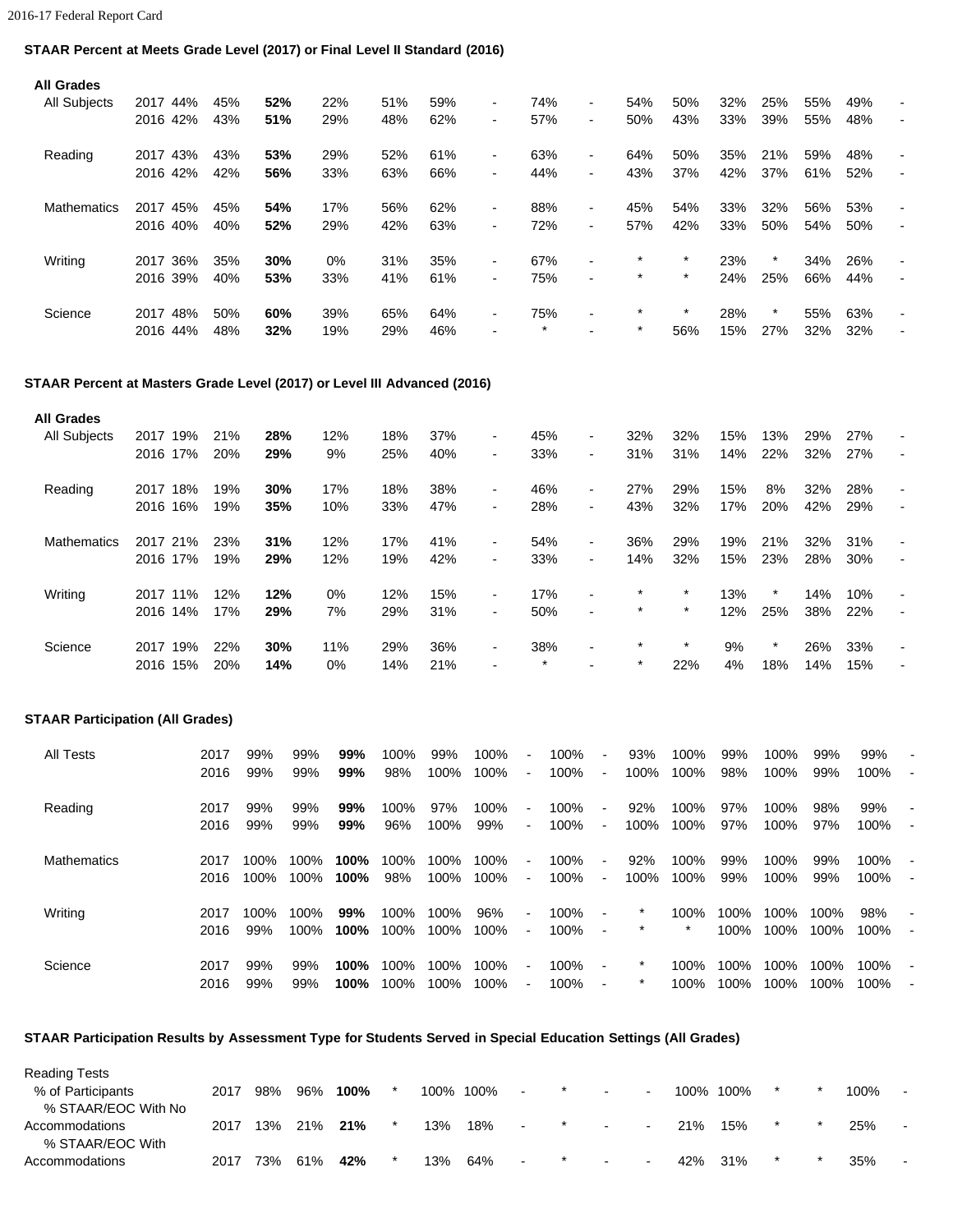#### 2016-17 Federal Report Card

| % STAAR Alternate 2<br>% of Non-Participants | 2017<br>2017 | 12%<br>2% | 14%<br>4% | 38%<br>$0\%$ | *<br>$\star$ | 75%<br>0% | 18%<br>$0\%$ | $\blacksquare$<br>$\blacksquare$ | $\star$<br>$\star$ |                          | $\blacksquare$<br>$\sim$ | 38%<br>$0\%$ | 54%<br>$0\%$ | $\star$<br>$\star$ | $\star$ | 40%<br>0% | $\overline{\phantom{0}}$ |
|----------------------------------------------|--------------|-----------|-----------|--------------|--------------|-----------|--------------|----------------------------------|--------------------|--------------------------|--------------------------|--------------|--------------|--------------------|---------|-----------|--------------------------|
| <b>Mathematics Tests</b>                     |              |           |           |              |              |           |              |                                  |                    |                          |                          |              |              |                    |         |           |                          |
| % of Participants                            | 2017         | 99%       | 99%       | 100%         | $\star$      | 100%      | 100%         | $\overline{\phantom{0}}$         | $\star$            | $\blacksquare$           | $\sim$                   | 100%         | 100%         | $\star$            | $\star$ | 100%      | ۰.                       |
| % STAAR/EOC With No                          |              |           |           |              |              |           |              |                                  |                    |                          |                          |              |              |                    |         |           |                          |
| Accommodations                               | 2017         | 12%       | 17%       | 21%          |              | 13%       | 18%          | $\overline{\phantom{a}}$         | $\star$            | $\overline{\phantom{0}}$ | $\sim$                   | 21%          | 15%          | $\star$            | $\star$ | 25%       | ۰.                       |
| % STAAR/EOC With                             |              |           |           |              |              |           |              |                                  |                    |                          |                          |              |              |                    |         |           |                          |
| Accommodations                               | 2017         | 74%       | 67%       | 42%          | $\star$      | 13%       | 64%          | $\blacksquare$                   | $\star$            | $\blacksquare$           | $\blacksquare$           | 42%          | 31%          |                    | $\star$ | 35%       | $\blacksquare$           |
| % STAAR Alternate 2                          | 2017         | 13%       | 16%       | 38%          | $\star$      | 75%       | 18%          | $\blacksquare$                   | $\star$            | $\overline{\phantom{0}}$ | $\sim$                   | 38%          | 54%          | $\star$            | *       | 40%       |                          |
| % of Non-Participants                        | 2017         | 1%        | 1%        | $0\%$        | $\star$      | 0%        | 0%           | $\overline{\phantom{0}}$         | $\star$            |                          |                          | 0%           | $0\%$        | $\star$            | $\star$ | $0\%$     | $\overline{\phantom{0}}$ |

'\*' Indicates results are masked due to small numbers to protect student confidentiality.

'-' Indicates zero observations reported for this group.

'n/a' Indicates data reporting is not applicable for this group.

'?' Indicates that the data for this item were statistically improbable or were reported outside a reasonable range.

#### Part II: Student Achievement and State Academic Annual Measurable Objectives (AMOs)

This section provides the STAAR performance results for each subject area tested in the 2016-17 school year. These results only include tested students who were in the accountability subset. This section also includes four-year and five-year graduation rates and participation rates on STAAR for reading and mathematics.

|                                                                |     |                                         |     |     |          |     |                | Two or |     |     | <b>ELL</b>                                            |     |          |                     | Percent<br>of<br>Eligible |
|----------------------------------------------------------------|-----|-----------------------------------------|-----|-----|----------|-----|----------------|--------|-----|-----|-------------------------------------------------------|-----|----------|---------------------|---------------------------|
|                                                                | All | African                                 |     |     | American |     | <b>Pacific</b> |        |     |     | More Econ Special (Current & ELL Total Total Measures |     |          |                     |                           |
|                                                                |     | <b>Students American Hispanic White</b> |     |     | Indian   |     |                |        |     |     | Asian Islander Races Disadv Ed Monitored) +           |     |          | <b>Met Eligible</b> | Met                       |
| <b>Performance Status - State</b>                              |     |                                         |     |     |          |     |                |        |     |     |                                                       |     |          |                     |                           |
| State Target                                                   | 60% | 60%                                     | 60% | 60% | 60%      | 60% | 60%            | 60%    | 60% | 60% | 60%                                                   |     |          |                     |                           |
| Reading                                                        | Y   | N                                       | Y   | Y   |          |     |                |        | Y   |     | Υ                                                     | n/a | 5        | 6                   | 83                        |
| Mathematics                                                    | Υ   | N                                       | Y   | Y   |          |     |                |        | Υ   |     | Y                                                     | n/a | 5        | 6                   | 83                        |
| Writing                                                        | Υ   |                                         |     | Υ   |          |     |                |        | N   |     |                                                       | n/a | 2        | 3                   | 67                        |
| Science                                                        | Υ   |                                         |     | Y   |          |     |                |        | Υ   |     |                                                       | n/a | 3        | 3                   | 100                       |
| <b>Social Studies</b>                                          |     |                                         |     |     |          |     |                |        |     |     |                                                       | n/a | $\Omega$ | 0                   |                           |
| <b>Total</b>                                                   |     |                                         |     |     |          |     |                |        |     |     |                                                       |     | 15       | 18                  | 83                        |
| Performance Status - Federal                                   |     |                                         |     |     |          |     |                |        |     |     |                                                       |     |          |                     |                           |
| <b>Federal Target</b>                                          | 91% | 91%                                     | 91% | 91% |          |     |                |        | 91% | 91% | 91%                                                   |     |          |                     |                           |
| Reading                                                        | N   | N                                       | N   | N   | n/a      | n/a | n/a            | n/a    | N   |     | Ν                                                     | n/a |          |                     |                           |
| <b>Mathematics</b>                                             | N   | N                                       | N   | N   | n/a      | n/a | n/a            | n/a    | N   |     | N                                                     | n/a |          |                     |                           |
| <b>Participation Status</b>                                    |     |                                         |     |     |          |     |                |        |     |     |                                                       |     |          |                     |                           |
| Target                                                         | 95% | 95%                                     | 95% | 95% | 95%      | 95% | 95%            | 95%    | 95% | 95% |                                                       | 95% |          |                     |                           |
| Reading                                                        | Y   | Υ                                       | Y   | Y   |          |     |                |        | Υ   |     | n/a                                                   | Y   | 6        | 6                   | 100                       |
| <b>Mathematics</b>                                             | Y   | Y                                       | Y   | Y   |          |     |                |        | Y   |     | n/a                                                   | Υ   | 6        | 6                   | 100                       |
| <b>Total</b>                                                   |     |                                         |     |     |          |     |                |        |     |     |                                                       |     | 12       | 12                  | 100                       |
| Federal Graduation Status (Target: See Reason Codes)           |     |                                         |     |     |          |     |                |        |     |     |                                                       |     |          |                     |                           |
| <b>Graduation Target Met</b>                                   |     |                                         |     |     |          |     |                |        |     |     | n/a                                                   |     | 0        | 0                   |                           |
| Reason Code ***                                                |     |                                         |     |     |          |     |                |        |     |     |                                                       |     |          |                     |                           |
| <b>Total</b>                                                   |     |                                         |     |     |          |     |                |        |     |     |                                                       |     | $\bf{0}$ | $\pmb{0}$           |                           |
| <b>District: Met Federal Limits on Alternative Assessments</b> |     |                                         |     |     |          |     |                |        |     |     |                                                       |     |          |                     |                           |
| Reading                                                        |     |                                         |     |     |          |     |                |        |     |     |                                                       |     |          |                     |                           |
| Alternate 1%                                                   | n/a |                                         |     |     |          |     |                |        |     |     |                                                       |     |          |                     |                           |
| Number Proficient                                              | n/a |                                         |     |     |          |     |                |        |     |     |                                                       |     |          |                     |                           |
| <b>Total Federal Cap Limit</b>                                 | n/a |                                         |     |     |          |     |                |        |     |     |                                                       |     |          |                     |                           |
| <b>Mathematics</b>                                             |     |                                         |     |     |          |     |                |        |     |     |                                                       |     |          |                     |                           |

Alternate 1% n/a Number Proficient n/a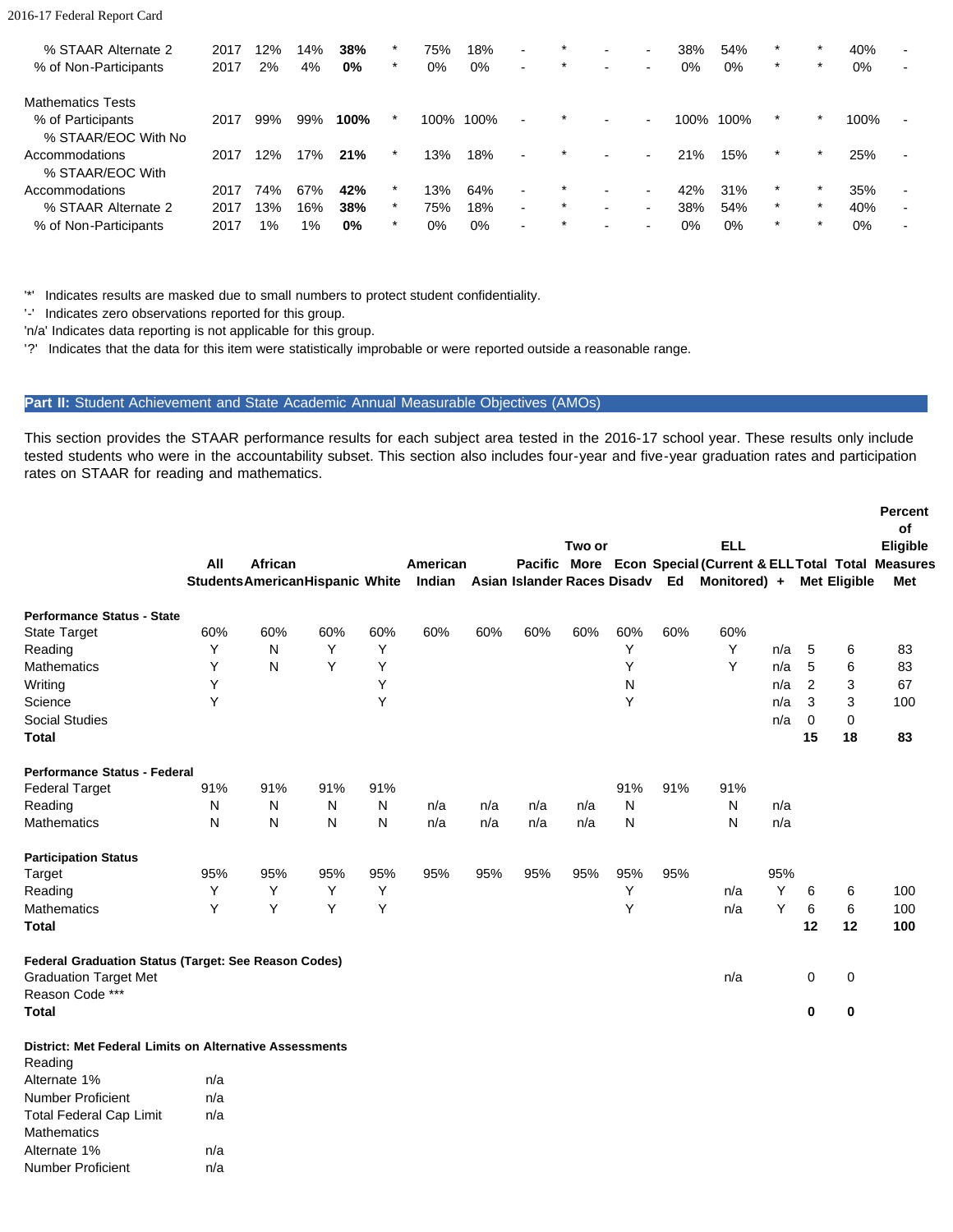2016-17 Federal Report Card

#### Total Federal Cap Limit n/a **Total Overall Total 27 30 90**

+ Participation uses ELL (Current), Graduation uses ELL (Ever HS)

\*\*\* Federal Graduation Rate Reason Codes:

a = Graduation Rate Goal of 90% c = Safe Harbor Target of a 10% decrease in difference from the prior year rate and the Goal

b = Four-year Graduation Rate Target of 88.5% d = Five-year Graduation Rate Target of 91%

Blank cells above represent student group indicators that do not meet the minimum size criteria.

n/a Indicates the student group is not applicable to System Safeguards.

|                                         |      |                                  |      |      |                          |       |                          | Two or      |               |                | <b>ELL</b>           |         |
|-----------------------------------------|------|----------------------------------|------|------|--------------------------|-------|--------------------------|-------------|---------------|----------------|----------------------|---------|
|                                         | All  | African                          |      |      | American                 |       | <b>Pacific</b>           | <b>More</b> | Econ          | <b>Special</b> | (Current &           | ELL     |
|                                         |      | Students American Hispanic White |      |      | Indian                   | Asian | Islander                 | Races       | <b>Disady</b> | Ed             | Monitored) (Current) |         |
| <b>Performance Rates</b>                |      |                                  |      |      |                          |       |                          |             |               |                |                      |         |
| Reading                                 |      |                                  |      |      |                          |       |                          |             |               |                |                      |         |
| # at Approaches Grade Level             | 174  | 19                               | 42   | 84   | $\blacksquare$           | 18    |                          | 11          | 54            | 12             | 27                   | n/a     |
| Standard                                |      |                                  |      |      |                          |       |                          |             |               |                |                      |         |
| <b>Total Tests</b>                      | 222  | 33                               | 54   | 103  |                          | 21    | $\overline{\phantom{a}}$ | 11          | 83            | 22             | 41                   | 29      |
| % at Approaches Grade Level<br>Standard | 78%  | 58%                              | 78%  | 82%  | L,                       | 86%   | $\overline{\phantom{a}}$ | 100%        | 65%           | 55%            | 66%                  | n/a     |
| <b>Mathematics</b>                      |      |                                  |      |      |                          |       |                          |             |               |                |                      |         |
| # at Approaches Grade Level             | 177  | 19                               | 44   | 84   | $\overline{a}$           | 21    | ÷                        | 9           | 52            | 14             | 28                   | n/a     |
| Standard                                |      |                                  |      |      |                          |       |                          |             |               |                |                      |         |
| <b>Total Tests</b>                      | 224  | 33                               | 56   | 103  |                          | 21    |                          | 11          | 85            | 22             | 41                   | 29      |
| % at Approaches Grade Level             | 79%  | 58%                              | 79%  | 82%  | $\blacksquare$           | 100%  | $\overline{a}$           | 82%         | 61%           | 64%            | 68%                  | n/a     |
| Standard                                |      |                                  |      |      |                          |       |                          |             |               |                |                      |         |
| Writing                                 |      |                                  |      |      |                          |       |                          |             |               |                |                      |         |
| # at Approaches Grade Level             | 44   | 6                                | 13   | 16   |                          | $***$ |                          |             | 19            | $\star$        | 9                    | n/a     |
| Standard                                |      |                                  |      |      |                          |       |                          |             |               |                |                      |         |
| <b>Total Tests</b>                      | 69   | 12                               | 23   | 25   |                          | **    |                          |             | 35            | $\star$        | 14                   | $\star$ |
| % at Approaches Grade Level             | 64%  | 50%                              | 57%  | 64%  | $\blacksquare$           | 100%  |                          | $\star$     | 54%           | $\star$        | 64%                  | n/a     |
| Standard                                |      |                                  |      |      |                          |       |                          |             |               |                |                      |         |
| <b>Science</b>                          |      |                                  |      |      |                          |       |                          |             |               |                |                      |         |
| # at Approaches Grade Level             | 70   | 10                               | 15   | 37   |                          | $***$ |                          |             | 20            | $\star$        | 8                    | n/a     |
| Standard                                |      |                                  |      |      |                          |       |                          |             |               |                |                      |         |
| <b>Total Tests</b>                      | 82   | 15                               | 16   | 42   |                          | **    |                          |             | 30            |                | 12                   |         |
| % at Approaches Grade Level             | 85%  | 67%                              | 94%  | 88%  |                          | 88%   |                          |             | 67%           | $\star$        | 67%                  | n/a     |
| Standard                                |      |                                  |      |      |                          |       |                          |             |               |                |                      |         |
| <b>Social Studies</b>                   |      |                                  |      |      |                          |       |                          |             |               |                |                      |         |
| # at Approaches Grade Level             |      |                                  |      |      |                          |       |                          |             |               |                |                      | n/a     |
| Standard                                |      |                                  |      |      |                          |       |                          |             |               |                |                      |         |
| <b>Total Tests</b>                      |      |                                  |      |      |                          |       |                          |             |               |                |                      |         |
| % at Approaches Grade Level             |      |                                  |      |      |                          |       |                          |             |               |                |                      | n/a     |
| Standard                                |      |                                  |      |      |                          |       |                          |             |               |                |                      |         |
| <b>Participation Rates</b>              |      |                                  |      |      |                          |       |                          |             |               |                |                      |         |
| Reading: 2016-2017 Assessments          |      |                                  |      |      |                          |       |                          |             |               |                |                      |         |
| Number Participating                    | 260  | 50                               | 61   | 114  |                          | 24    |                          | 11          | 110           | 24             | n/a                  | 55      |
| <b>Total Students</b>                   | 263  | 50                               | 63   | 114  |                          | 24    | $\blacksquare$           | 12          | 113           | 24             | n/a                  | 55      |
| <b>Participation Rate</b>               | 99%  | 100%                             | 97%  | 100% | $\overline{\phantom{a}}$ | 100%  | $\overline{\phantom{a}}$ | 92%         | 97%           | 100%           | n/a                  | 100%    |
| Mathematics: 2016-2017 Assessments      |      |                                  |      |      |                          |       |                          |             |               |                |                      |         |
| Number Participating                    | 245  | 42                               | 63   | 105  |                          | 24    |                          | 11          | 95            | 24             | n/a                  | 38      |
| <b>Total Students</b>                   | 246  | 42                               | 63   | 105  |                          | 24    |                          | 12          | 96            | 24             | n/a                  | 38      |
| <b>Participation Rate</b>               | 100% | 100%                             | 100% | 100% |                          | 100%  |                          | 92%         | 99%           | 100%           | n/a                  | 100%    |

Indicates results are masked due to small numbers to protect student confidentiality.

\*\* When only one racial/ethnic group is masked, then the second smallest racial/ethnic group is masked (regardless of size).

- Indicates there are no students in the group.

n/a Indicates the student group is not applicable to System Safeguards.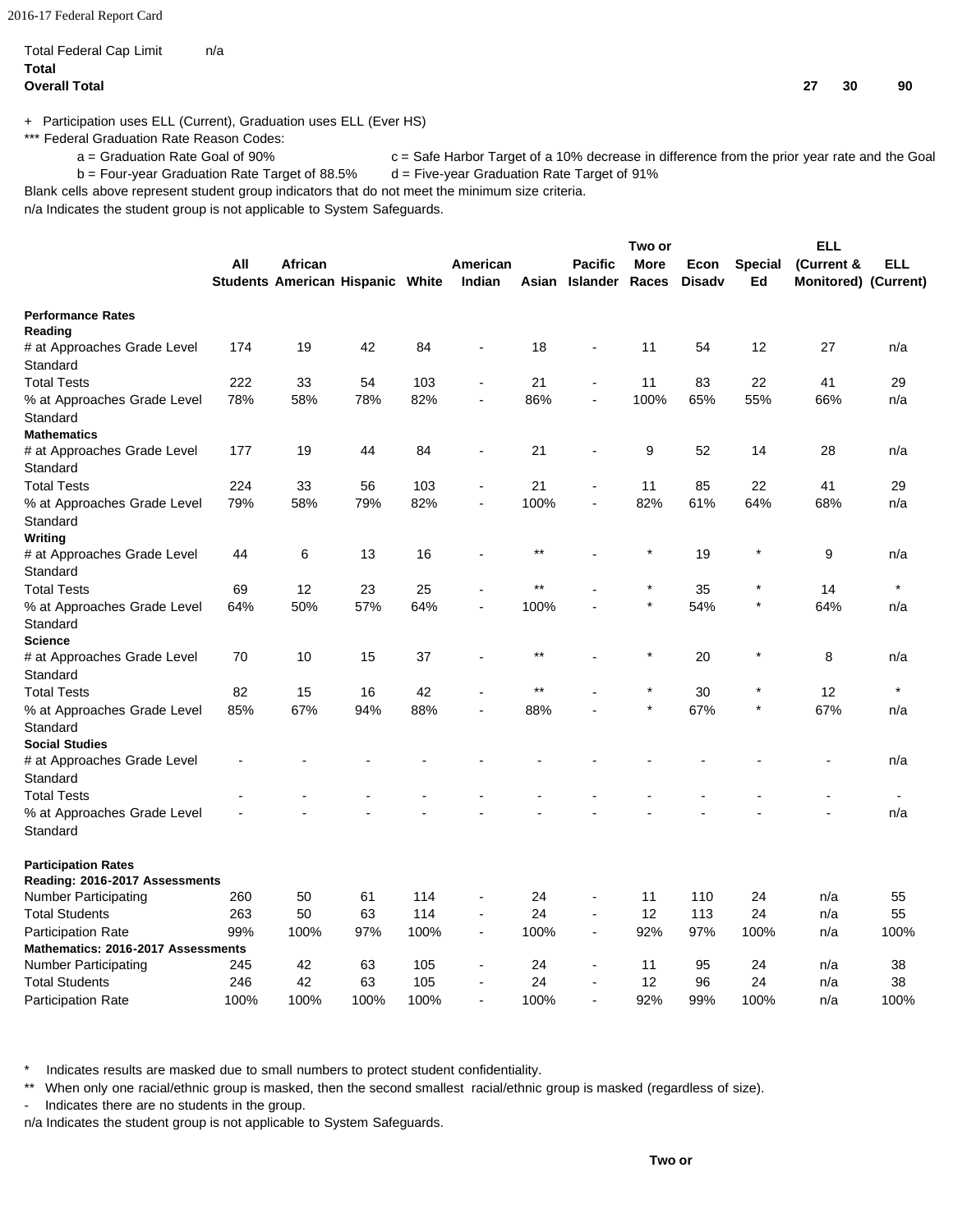|                                                                     | All | African                                 |                          | American |                          | <b>Pacific</b>       | More | Econ   | <b>Special</b> | ELL                      | <b>ELL</b>               |
|---------------------------------------------------------------------|-----|-----------------------------------------|--------------------------|----------|--------------------------|----------------------|------|--------|----------------|--------------------------|--------------------------|
|                                                                     |     | <b>Students American Hispanic White</b> |                          | Indian   |                          | Asian Islander Races |      | Disadv | Ed             |                          | (Ever HS) (Current)      |
| <b>Federal Graduation Rates</b>                                     |     |                                         |                          |          |                          |                      |      |        |                |                          |                          |
| 4-year Longitudinal Cohort Graduation Rate (Gr 9-12): Class of 2016 |     |                                         |                          |          |                          |                      |      |        |                |                          |                          |
| <b>Number Graduated</b>                                             |     |                                         |                          |          |                          |                      |      |        |                |                          | n/a                      |
| <b>Total in Class</b>                                               |     |                                         | $\overline{\phantom{0}}$ |          | $\overline{\phantom{0}}$ |                      |      |        |                |                          | $\overline{\phantom{0}}$ |
| <b>Graduation Rate</b>                                              |     |                                         |                          |          |                          |                      |      |        |                |                          | n/a                      |
| 4-year Longitudinal Cohort Graduation Rate (Gr 9-12): Class of 2015 |     |                                         |                          |          |                          |                      |      |        |                |                          |                          |
| <b>Number Graduated</b>                                             |     |                                         |                          |          |                          |                      |      |        |                |                          | n/a                      |
| <b>Total in Class</b>                                               |     |                                         | $\overline{\phantom{0}}$ |          |                          |                      |      |        |                |                          |                          |
| <b>Graduation Rate</b>                                              |     |                                         |                          |          |                          |                      |      |        |                |                          | n/a                      |
| 5-year Extended Graduation Rate (Gr 9-12): Class of 2015            |     |                                         |                          |          |                          |                      |      |        |                |                          |                          |
| <b>Number Graduated</b>                                             |     |                                         |                          |          |                          |                      |      |        |                |                          | n/a                      |
| <b>Total in Class</b>                                               |     |                                         | $\overline{\phantom{0}}$ |          |                          |                      |      |        |                |                          |                          |
| <b>Graduation Rate</b>                                              |     |                                         |                          |          |                          |                      |      |        |                | $\overline{\phantom{0}}$ | n/a                      |
|                                                                     |     |                                         |                          |          |                          |                      |      |        |                |                          |                          |

|         |  |  | District: Met Federal Limits on Alternative Assessments |
|---------|--|--|---------------------------------------------------------|
| Reading |  |  |                                                         |

| n/a |
|-----|
| n/a |
|     |
| n/a |
| n/a |
|     |

Indicates results are masked due to small numbers to protect student confidentiality.

\*\* When only one racial/ethnic group is masked, then the second smallest racial/ethnic group is masked (regardless of size).

- Indicates there are no students in the group.

n/a Indicates the student group is not applicable to System Safeguards.

Source: 2017 Accountability System Safeguards Report

#### **Part III: Priority and Focus Schools**

**Priority schools** are 5% of Title I served campuses based on performance in reading and mathematics and graduation rates. Priority schools include TTIPS schools, campuses with graduation rates less than 60%, and lowest achieving campuses based on Improvement Required status and reading/mathematics performance in the selected student groups. **Focus schools** are 10% of Title I served campuses, not already identified as priority schools, that have the next lowest achieving campuses based on Improvement Required status and reading/mathematics performance in the selected student groups.

**Priority School Identification:** No **Focus School Identification:** No **Priority School Reason:** N/A **Focus School Reason:** N/A

**A high-performance reward school** is identified as a Title I school with distinctions based on reading and mathematics performance. In addition, at the high school level, a reward school is a Title I school with the highest graduation rates. **A high progress school** is identified as a Title I school in the top 25% in annual improvement; and/or a school in the top 25% of those demonstrating ability to close performance gaps based on system safeguards.

**High Performing School:** No **High Progress School:** No

Source: TEA Division of School Improvement and Support

**Part IV: Teacher Quality Data** 

# **Part IV A: Percentage of Teachers by Highest Degree Held**

Professional qualifications of all public elementary and secondary school teachers in the State of Texas. The distribution of degrees attained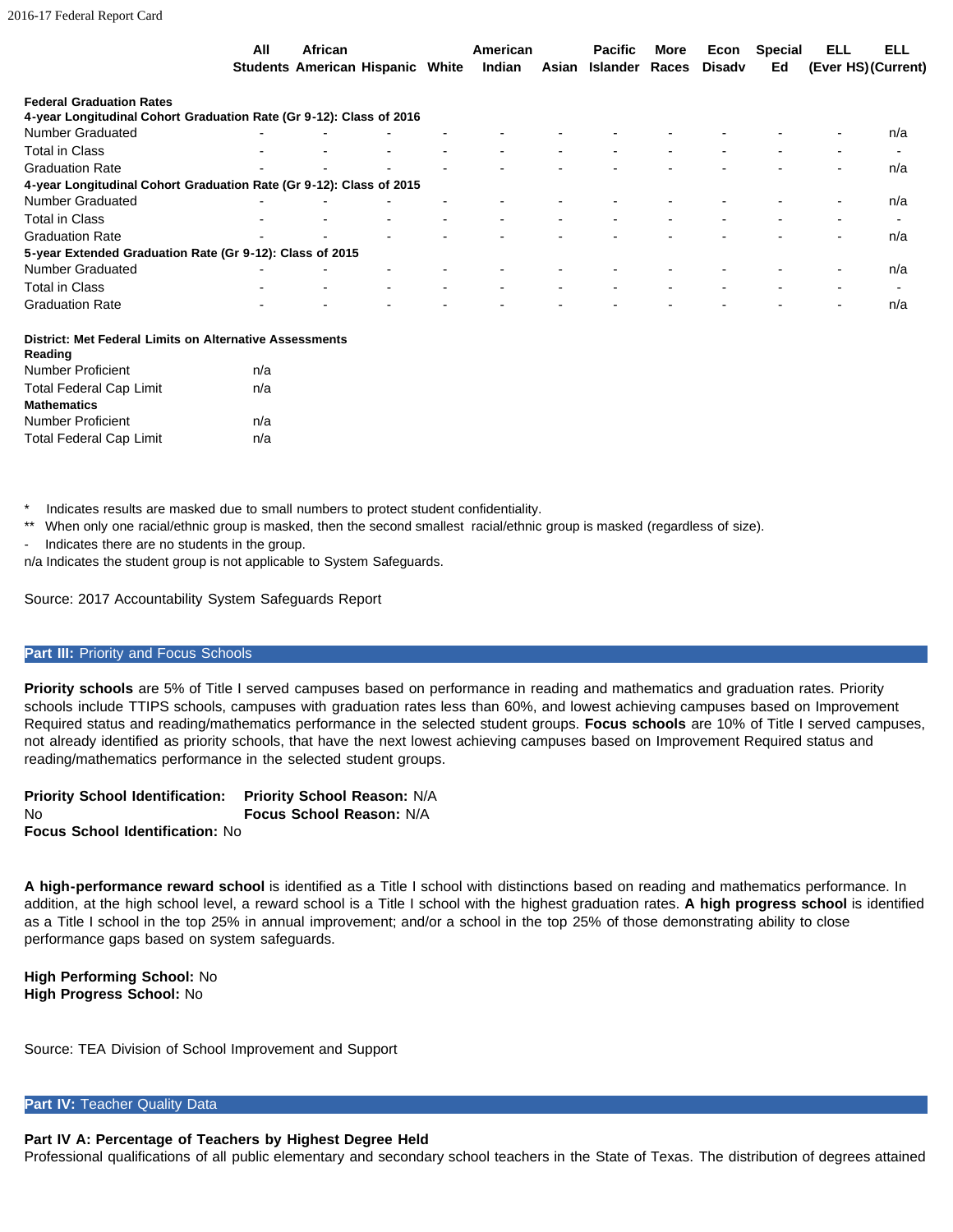by teachers are shown as the percentage of total Full-Time Equivalent (FTE) count of teachers with no degree, bachelor's, master's, and doctorate degrees.

|                  |               | Campus ----------------- |                 |                |
|------------------|---------------|--------------------------|-----------------|----------------|
|                  | <b>Number</b> | <b>Percent</b>           | <b>District</b> | <b>State</b>   |
|                  |               |                          | <b>Percent</b>  | <b>Percent</b> |
| No Degree        | 0.0           | $0.0\%$                  | 0.3%            | 1.2%           |
| <b>Bachelors</b> | 23.8          | 70.4%                    | 72.4%           | 74.5%          |
| <b>Masters</b>   | 9.0           | 26.6%                    | 25.9%           | 23.6%          |
| <b>Doctorate</b> | 1.0           | 3.0%                     | 1.4%            | $0.6\%$        |

#### **Part IV B and C: Teachers with Emergency/Provisional Credentials, Low Poverty/ High Poverty Summary Reports**

The percentage of all public elementary and secondary school teachers teaching with emergency or provisional credentials, disaggregated by high-poverty compared to low-poverty schools. For this purpose, high-poverty means schools in the top quartile of poverty and lowpoverty means the bottom quartile of poverty in the state.

#### **Number of Core Academic Teachers Who Are Teaching on the Following Permits**

Report Not Required

Source: TEA Division of Educator Preparation and Program Accountability

#### **Part V:** Graduates Enrolled in Texas Institution of Higher Education (TX IHE)

This section provides the percentage of students who enroll and begin instruction at an institution of higher education in the school year (fall or spring semester) following high school graduation. The rate reflects the percentage of total graduates during the 2013-14 school year who attended a public or independent college or university in Texas in the 2014-15 academic year.

Report Not Required

Source: Texas Higher Education Coordinating Board

## Part VI: Statewide National Assessment of Educational Progress (NAEP) Results

The most recent NAEP results for Texas are provided showing statewide reading and mathematics performance results and participation rates, disaggregated by student group.

|         |                |                                   |                    | %            | %                 | %               |
|---------|----------------|-----------------------------------|--------------------|--------------|-------------------|-----------------|
|         |                |                                   | %                  | At or Above  | At or Above       | At or Above     |
| Grade   | <b>Subject</b> | <b>Student Group</b>              | <b>Below Basic</b> | <b>Basic</b> | <b>Proficient</b> | <b>Advanced</b> |
| Grade 4 | Reading        | Overall                           | 36                 | 64           | 31                |                 |
|         |                | American Indian                   | n/a                | n/a          | n/a               | n/a             |
|         |                | Asian                             | 13                 | 87           | 66                | 30              |
|         |                | <b>Black</b>                      | 49                 | 51           | 17                | 2               |
|         |                | Hispanic                          | 44                 | 56           | 22                | 3               |
|         |                | White                             | 18                 | 82           | 50                | 13              |
|         |                | <b>Students with Disabilities</b> | 71                 | 29           | 11                | っ               |
|         |                | English Language Learners         | 59                 | 41           | 12                | າ               |
|         |                | National School Lunch Program     | 46                 | 54           | 20                | 3               |

## **State Level: 2015 Percentages at NAEP Achievement Levels**